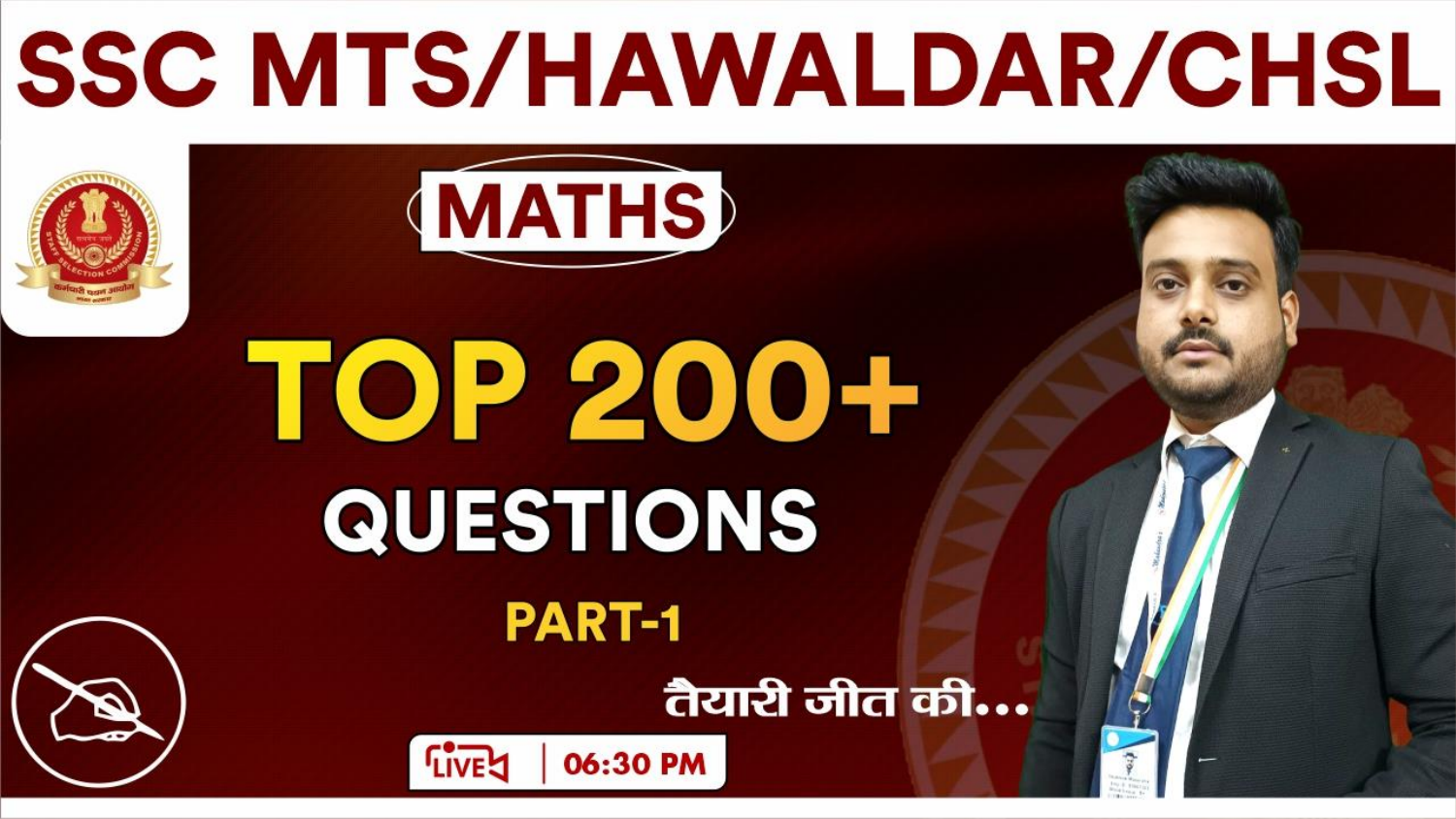

Always end the day with a positive thought.

**Live at 06:30 PM** 

अब सरकारी नौकरी तो लेकर ही रहेंगे।

SSC MTS/HAWALDAR/CHSL

## Join Telegram Channel – Play Maths with Shubham Masuraha sir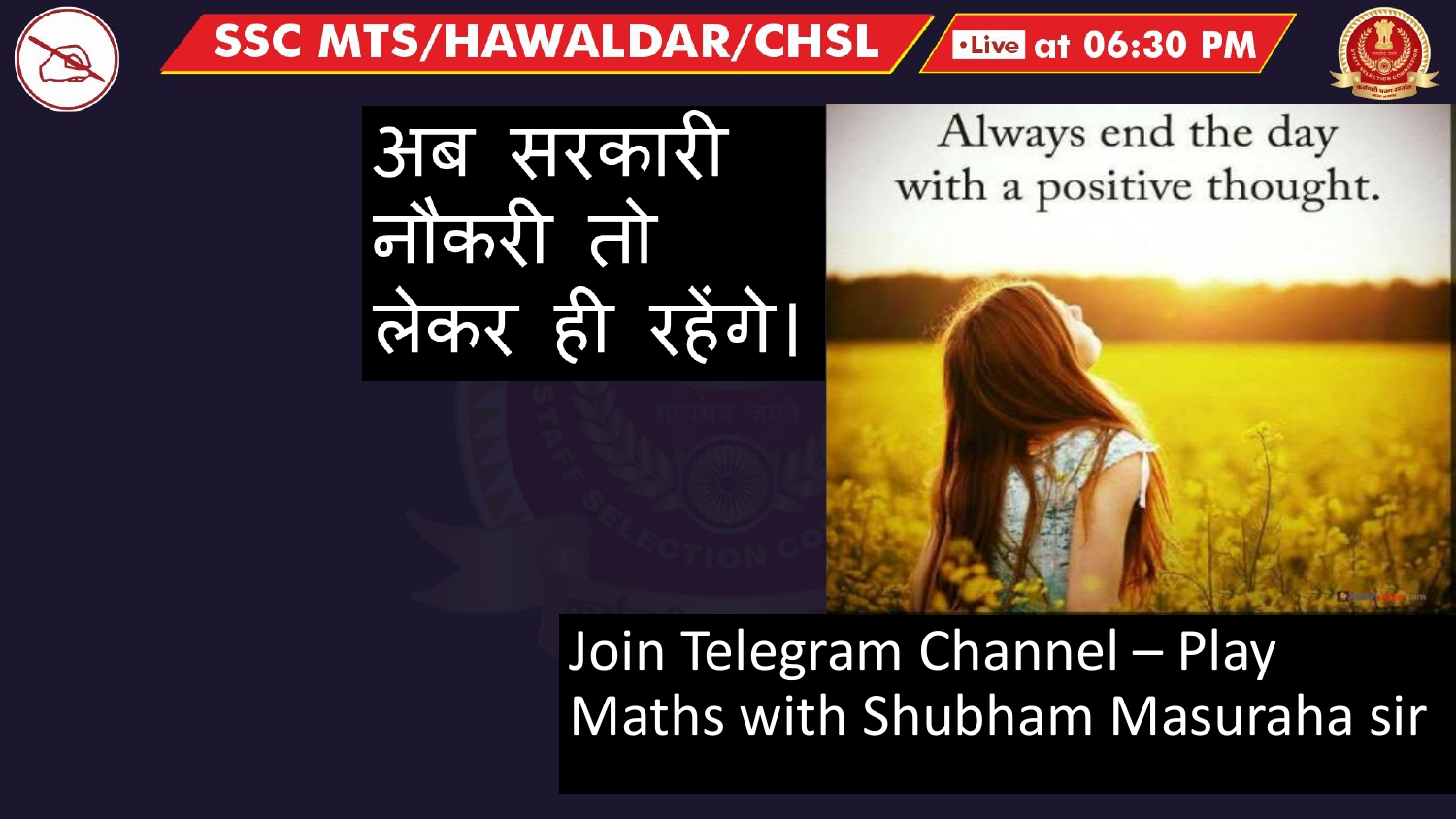

## The LCM of two numbers x and y is 204 times their HCF. If their HCF is 12 and the difference between the numbers is 60, then x+y=? **दो संख्याओं**x **और** y **का लघुत्तम समापवर्त्यउनके महत्तम समापवर्यक से204 गुणा है। यदद उनका महत्तम समापवर्यक 12 र्था संख्याओंकेबीच का अंर्र 60 हो, र्ो** x+y = ?

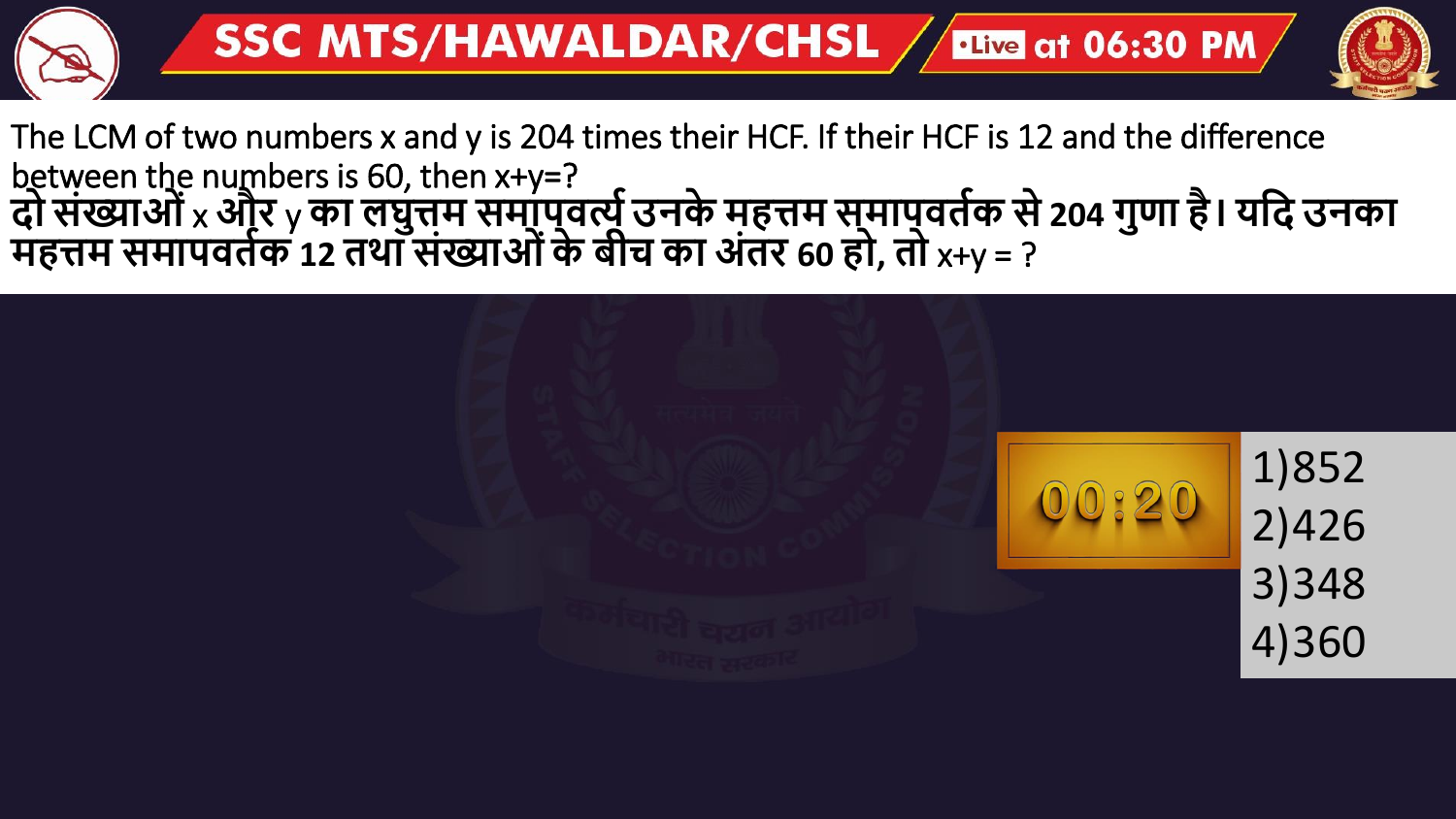

Amit lent Rs. 25000 to two persons at simple interest the rate of interest being 12% p.a and 9% p.a respectively. The interest received from first person in 4 years is equal to interest received from second person in 3 years. What was the amount lent to first person? अमित ने रु25,000 की धूनुराष्ट्रि दो व्यक्तियों को साधारण ब्याज की दर पर उधार दिये, साधारण ब्याज़ की दर् **क्रमि: 12% र्था 9% वादषयक है। पहलेव्यक्ति द्वारा 4 वषयमेंददया गया ब्याज दूसरेव्यक्ति द्वारा 3 वषयमेंददयेगये ब्याज केबराबर है। पहलेव्यक्ति को उधार दी गयी धनरादि बर्ायें।**

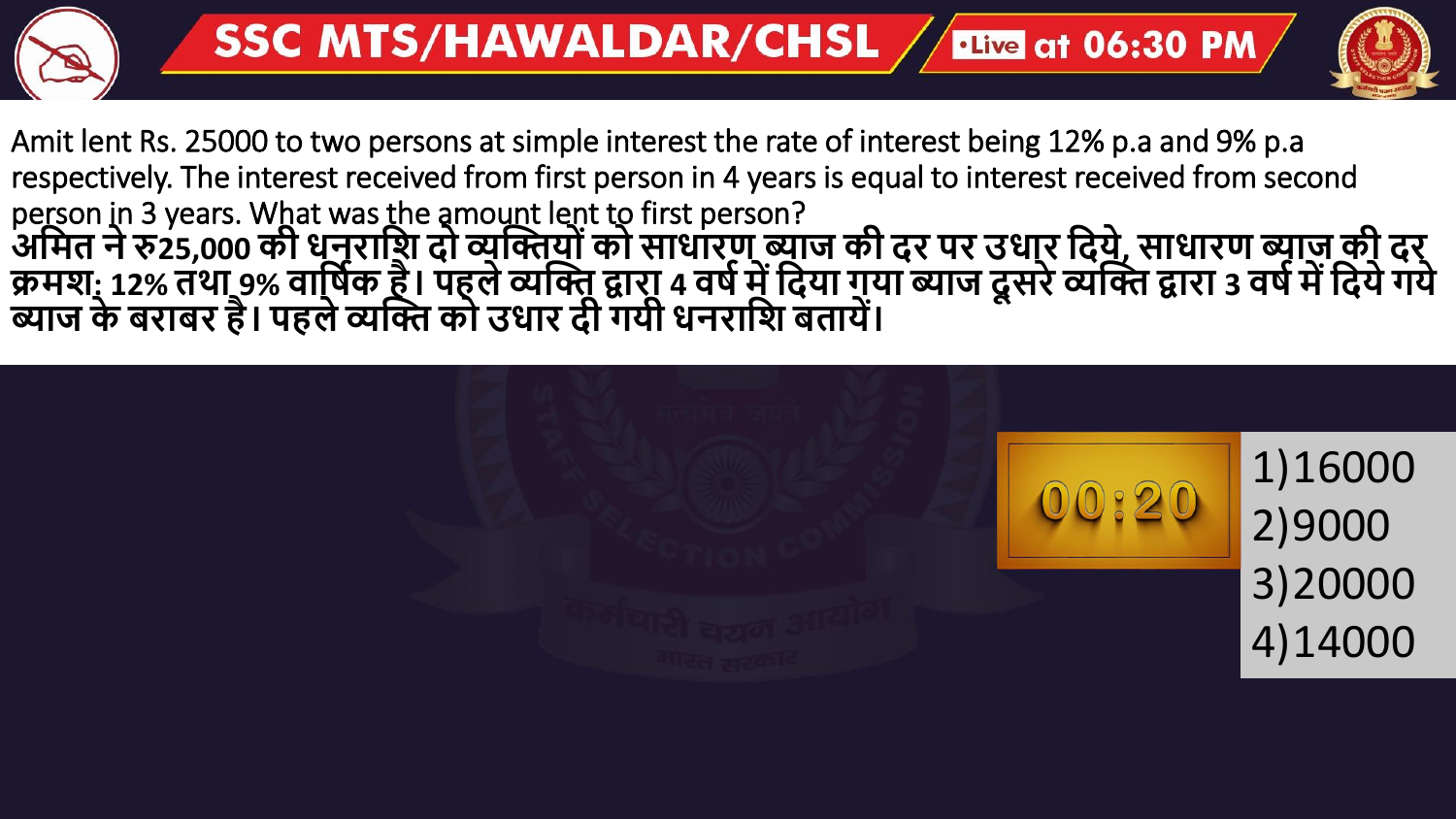



Two inlet pipes can fill a cistern in 5 and 6 hours respectively and an outlet pipe can empty 24 gallons of water per hour. All the three pipes working together can fill the empty cistern in 10 hours. What is the capacity (in gallons) of the tank? **दो नल एक टंकी को क्रमिः 5 र्था 6 घंटेमेंभर सकर्ेहैंऔर एक दनकासी नल एक घंटेमें24 गैलन पानी** खाली कर सकता है। एक साथ तीनों नल खाली टंकी को 10 घंटे में भर सकते हैं। टंकी की क्षमता (गैलन में) **क्या है?**

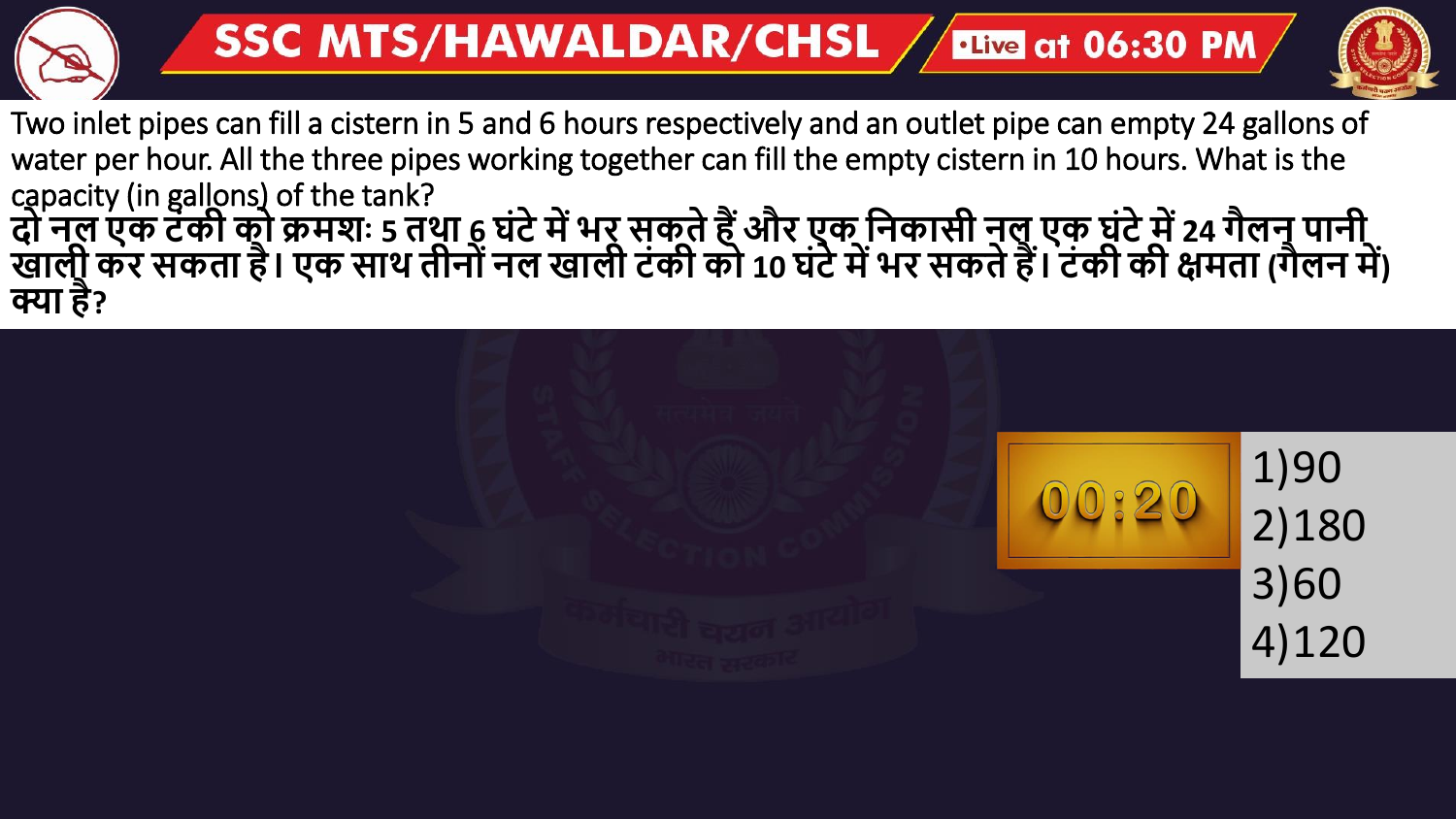



An elevator can carry maximum of 16 passengers with an average weight of 80 kg. However, four boys more than the maximum carrying capacity of the elevator entered it making the average weight as 86 kg and overloading the elevator. What is the average weight of those four boys? **एक दलफ्ट 80 दकलोग्राम औसर् भार सदहर् अदधकर्म 16 यादियो ंको लेजा सकर्ी है। हालााँदक दलफ्ट की क्षमर्ा सेअदधक भार वालेचार लड़के दलफ्ट मेंप्रवेि करकेउसकेऔसर् भार को 86 दक.ग्रा बना देर्ेहैंऔर दलफ्ट को ओवरलोड कर देर्ेहैं। उन चार लड़को ंका औसर् भार क्या होगा?**

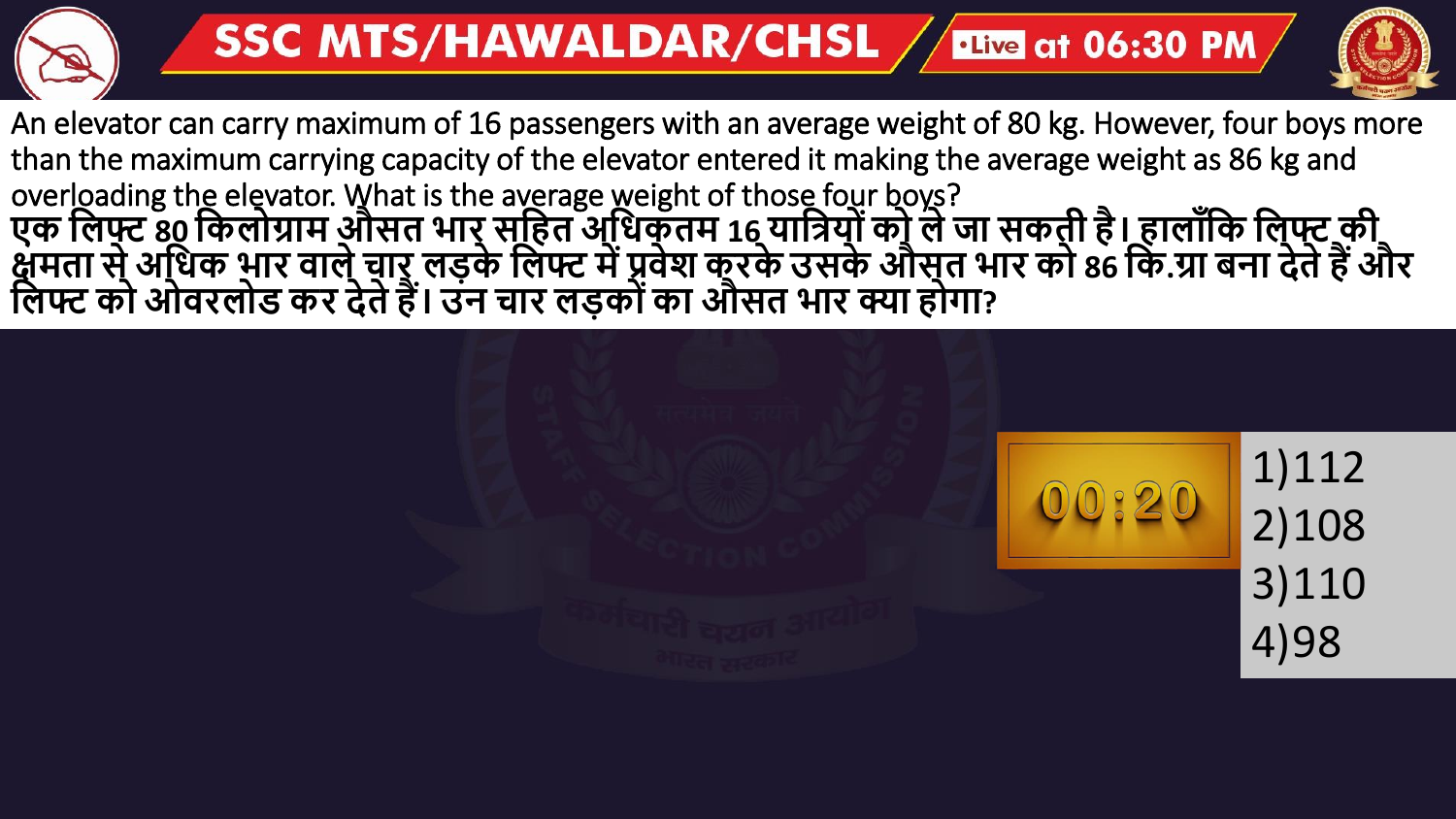

if D and E are points on the sides AB and AC respectively of a triangle ABC such that DE||BC. If AD = x cm, DB = (x-3) cm, AE = (x + 3) cm and EC = (x - 2) cm, then what is the value (in cm) of x? **एक दिभुज** ABC **की भुजाओं**AB **र्था** AC **पर क्रमिः दबंदु**D **र्था** E **इस प्रकार क्तथथर् है। दक** DE||BC **हैं। यदद** AD = x से.मी., DB = (x - 3) से.मी., AE = (x+3) से.मी. तथा EC = (x -2) से.मी. हैं, तो x का मान (से.मी. में) क्या हैं?

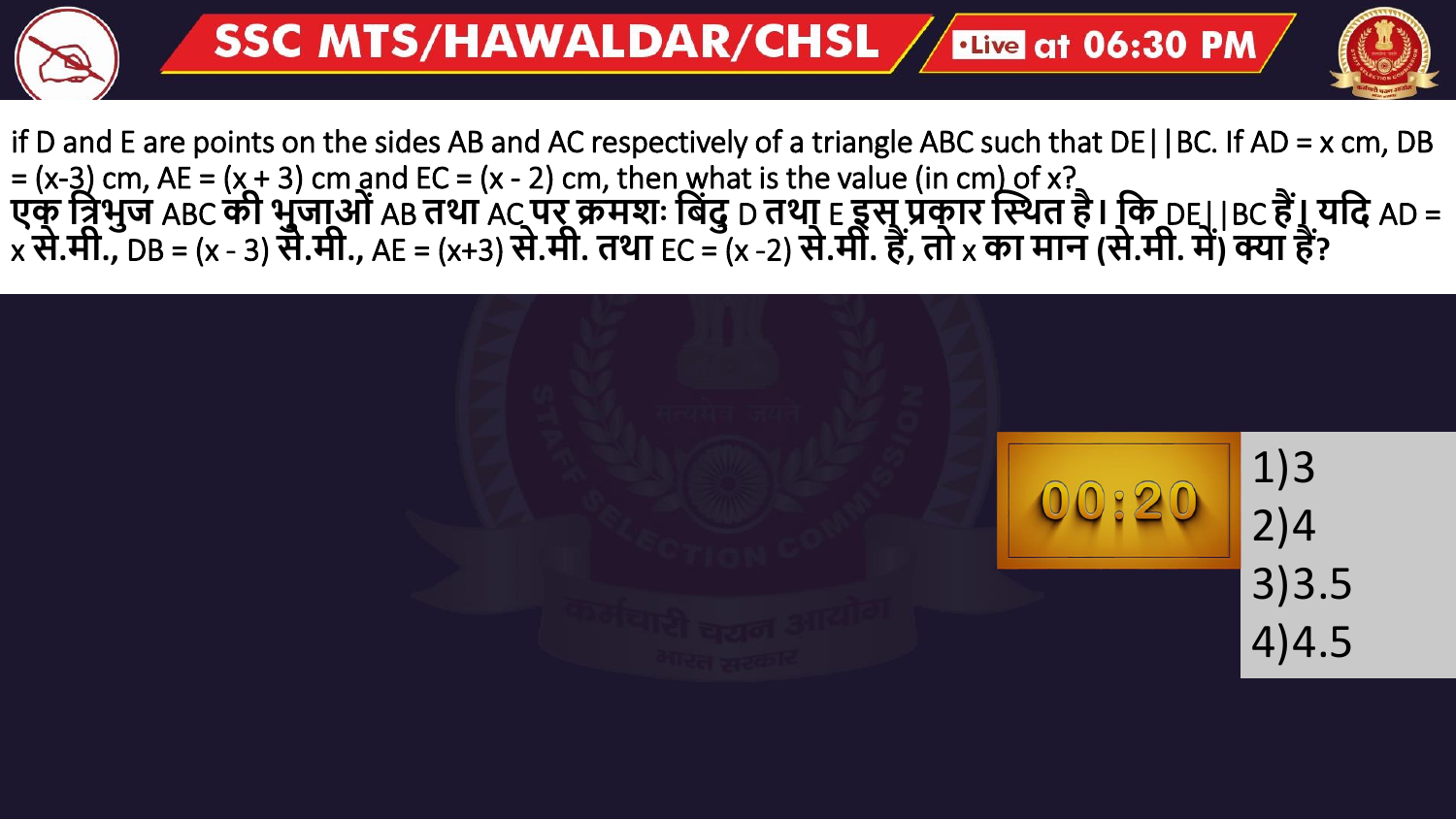

If the selling price of 9 article is equal to the cost price of 12 article. Discount on 10 article is equal to the profit of 5 article. Find discount % ? **यदद 9 वस्तुओंका दवक्रय मूल्य 12 वस्तुओंकेक्रय मूल्य केबराबर है। 10 वस्तुपर छू ट 5 वस्तुकेलाभ केबराबर है। छू ट% खोजें?**

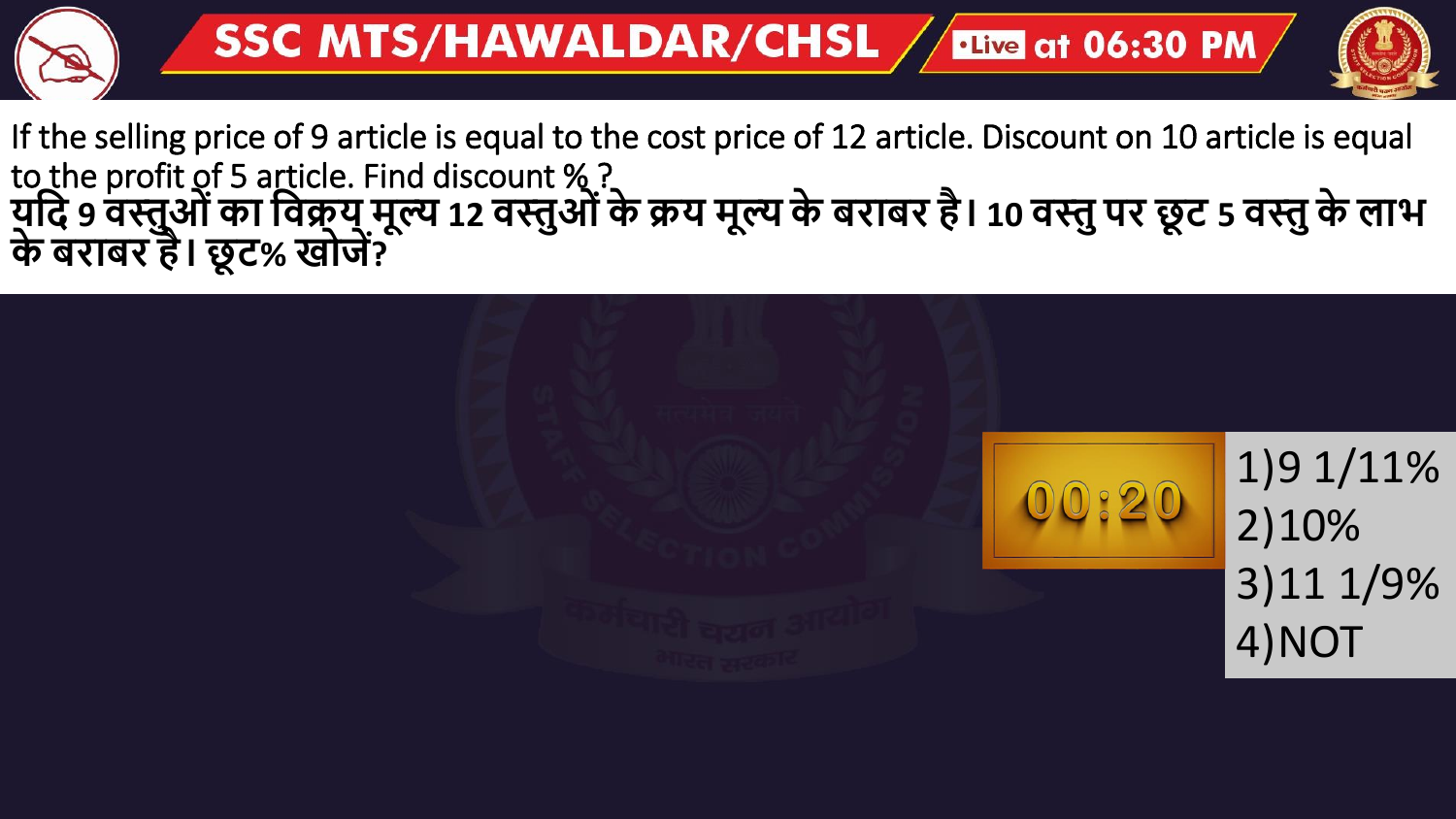



The ratio of ages of the father and mother was 11:10 when their son was born. The ratio of ages of the father and mother will be 19:18 when the son will be twice his present age. What is the ratio of present ages of father and mother? पिता और माँ की उम्र का अनुपात 11:10 था, जब उनके बेटे का जन्मू हुआ था। पिता और माँ की उम्र का **अनुपार् 19:18 होगा, जब पुि की आयुअपनेवर्यमान आयुसेदोगुनी हो जाएगी। दपर्ा और मााँकेवर्यमान आयु का अनुपार् है?**

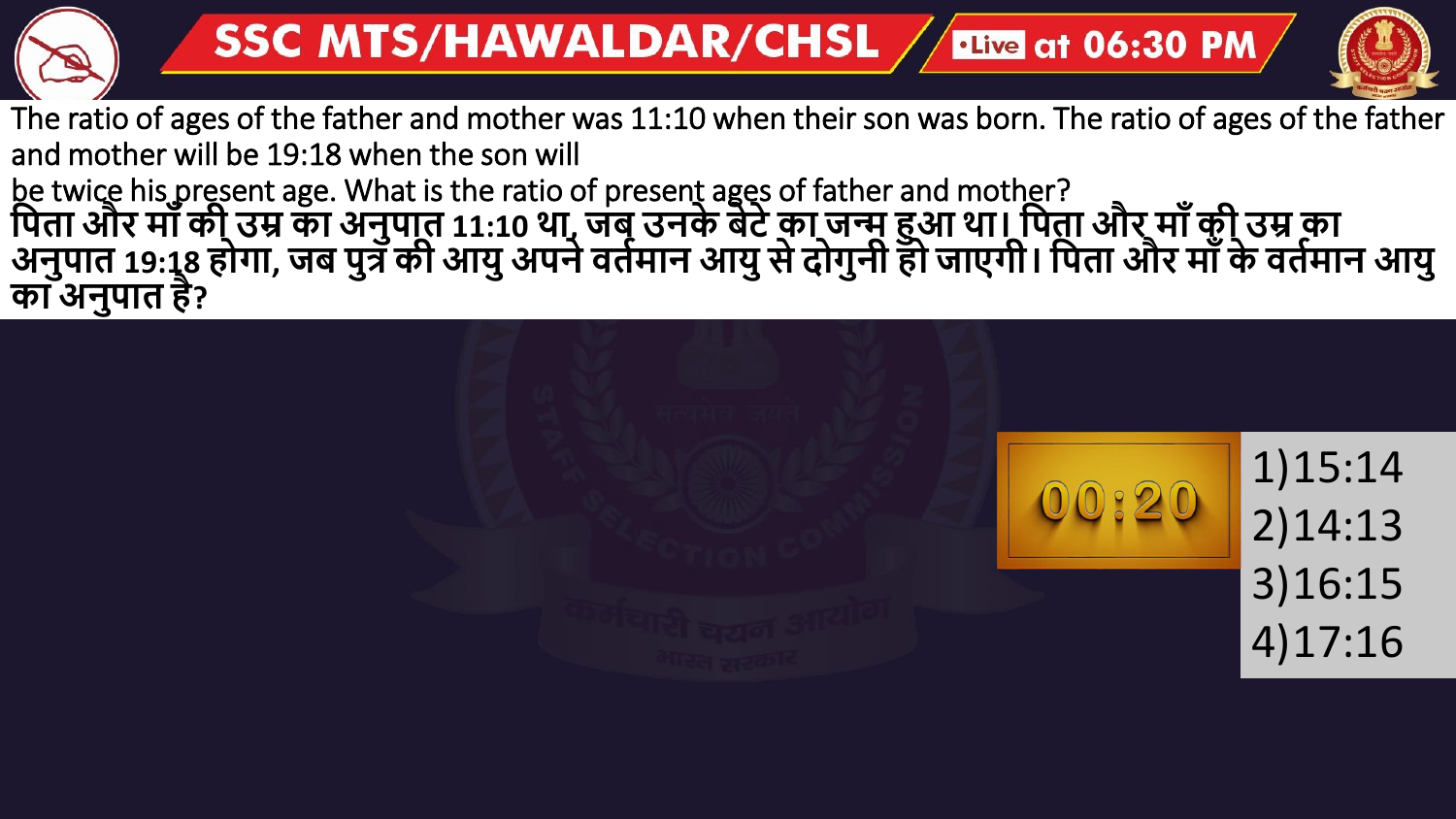



A container contains some milk. If 16 liter of milk is taken out and replaced with water. If this process is repeated three times more then the ratio of milk and water become 16:65. then find the initial quantity of milk?

एक कंटेनर में कुछ् दूध है। यदि 16 लीटर् दूध को निकाल कर पानी से बदल दिया जाए। यूदि इस प्रक्रिया को तीन गुना अधिक दोहराया जाए तो दूध और पानी का अनुपात 16:65 हो जाता है। तो दूध की प्रारंभिक मात्रा **ज्ञार् कीदजये?**

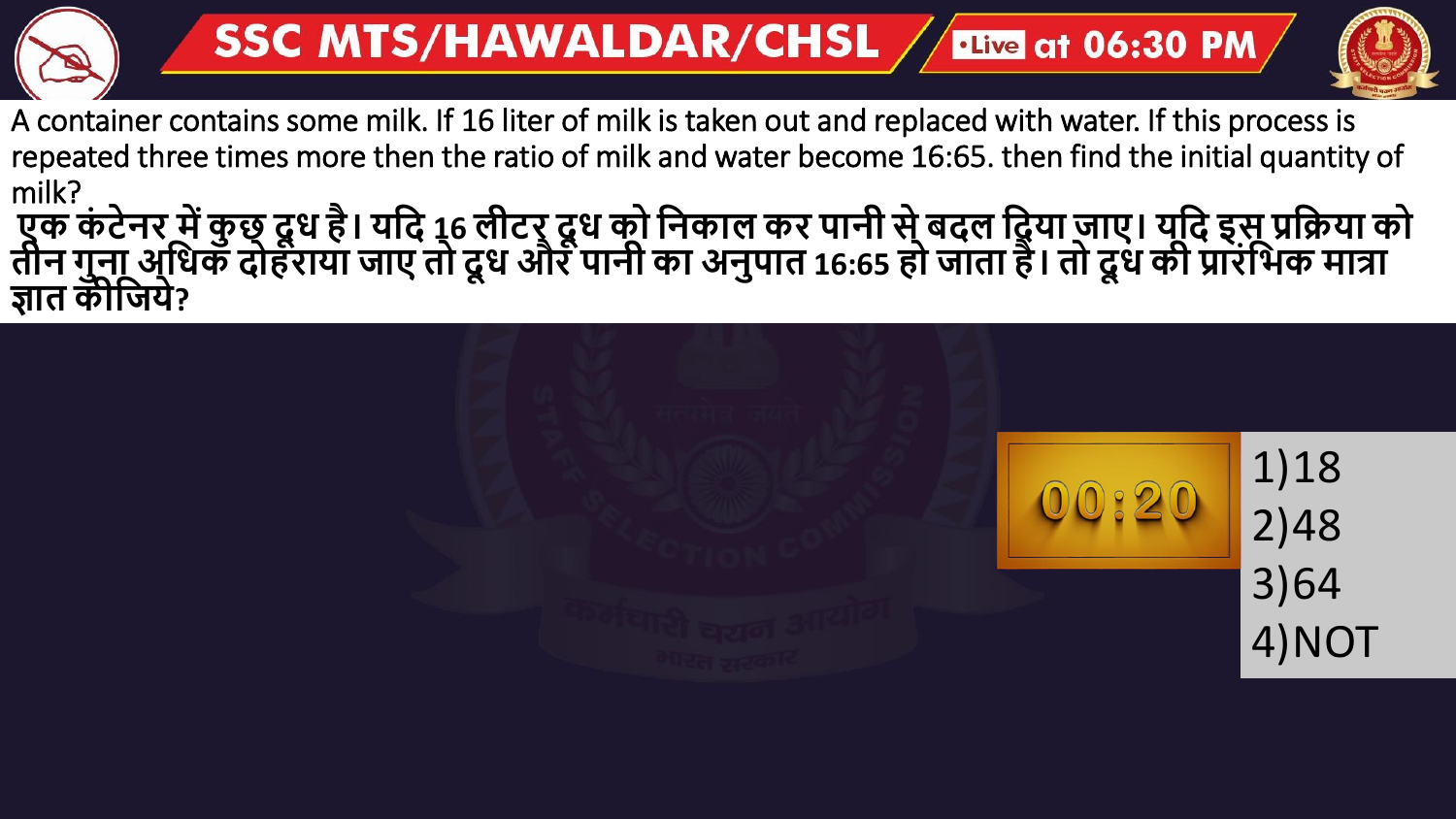

A can do a piece of work in 5 days less than the time taken by B to do it. If both of them together take 11 1/9 days, then the time taken by 'B' alone to do the same work (in days) is? A **दकसी काम को** B **की र्ुलना में5 ददन पहलेसमाप्त कर सकर्ा है। यदद दोनो ंकाम को 11** 1/9 **ददनो ं मेंसमाप्त करर्ेंहै,र्ो** B **अके लेकाम को दकर्नेददनो ंमेंकरेगा?**

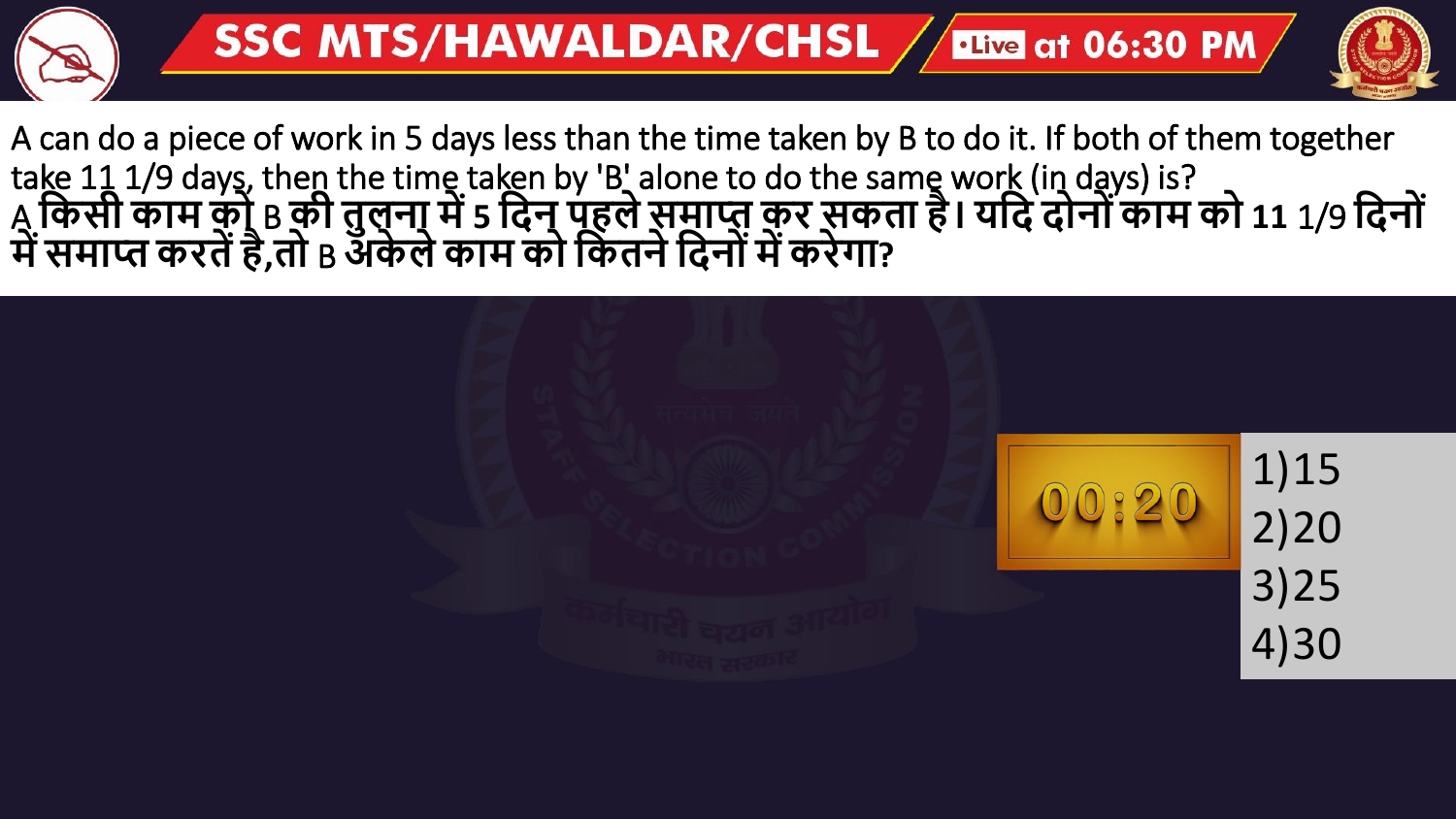

If the six digit number 15x1y2 is divisible by 44, then  $(x + y)$  is equal to:<br>यदि छह अंकों की संख्या 15x 1y2, संख्या 44 से विभाज्य है तो (x +y) बराबर होगा:

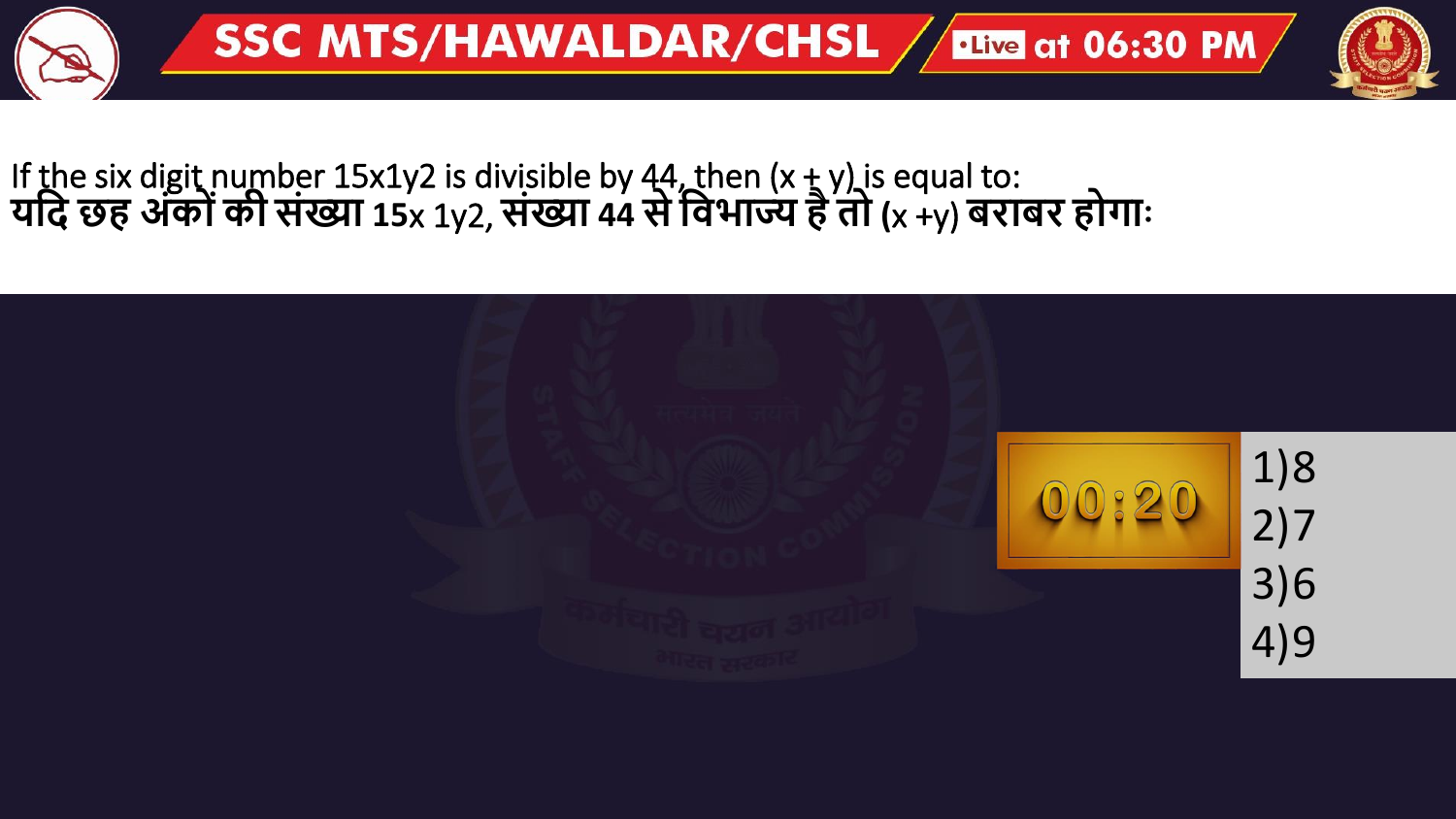

Two students appeared for an examination. One of them secured 9 marks more than the other and if his marks were 56% of the sum of their marks. The marks obtained by them are? **दो छाि एक परीक्षा के दलए उपक्तथथर् हुए। उनमेंसेएक नेदूसरेसे9 अंक अदधक प्राप्त दकए और यदद उसकेअंक उनके अंको ंकेयोग के 56% थे। उनकेद्वारा प्राप्त अंक हैं?**

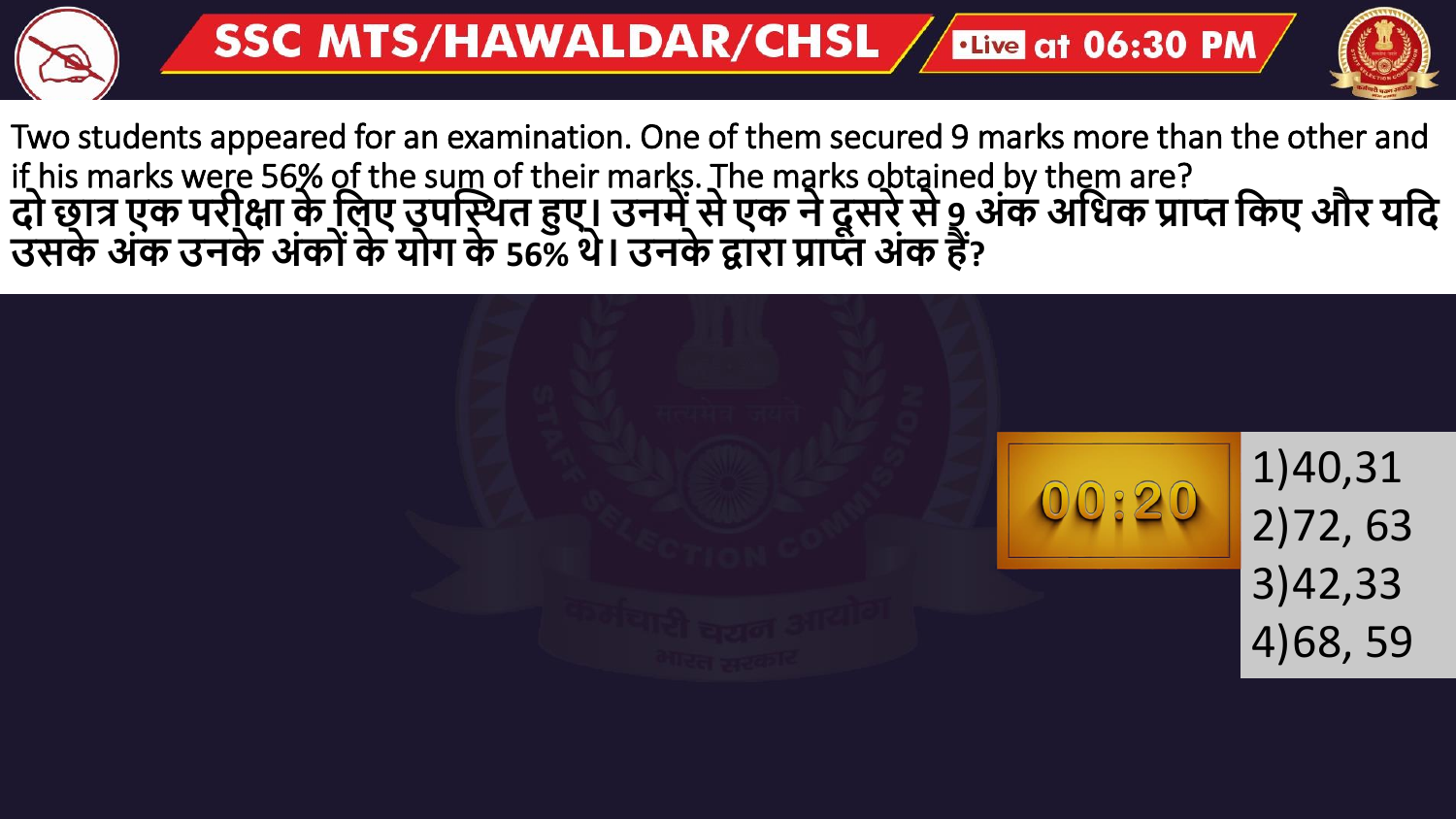

Anu sold an article for ₹480 at some profit. Had she sold it for ₹400. then there would have been a loss equal to one-third of the initial profit. What was the cost price of the article? **अनुनेकु छ लाभ पर एक वस्तुको** ₹480 **मेंबेचा। यदद उसनेउसे**₹400 **मेंबेचा होर्ा, र्ो प्रारक्तिक लाभ केएक-दर्हाई केबराबर हादन होर्ी। वस्तुका कु ल लागर् मूल्य क्या था?**

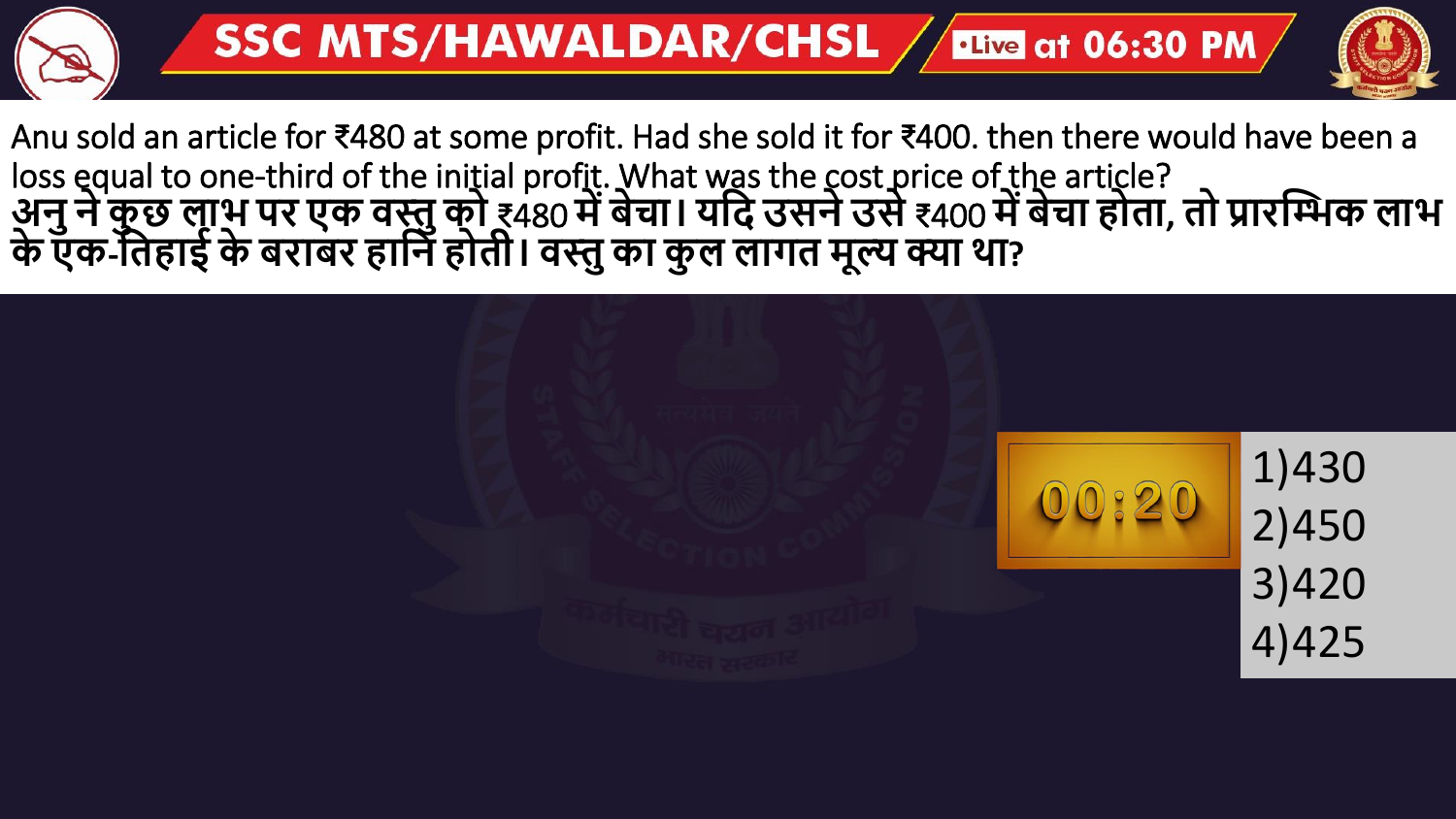

A loan has to be returned in two equal yearly instalments each of ₹44,100. If the rate of interest is 5% p.a., compounded annually, then the total interest paid is: **दकसी ऋण को रु. 44,100 की दो बराबर वादषयक दकश्ो ंमेंवापस करना है। यदद वादषयक रूप से चक्रवृक्ति ब्याज की दर 5% प्रदर् वषयहैर्ो भुगर्ान दकया गया कु ल ब्याज है:**

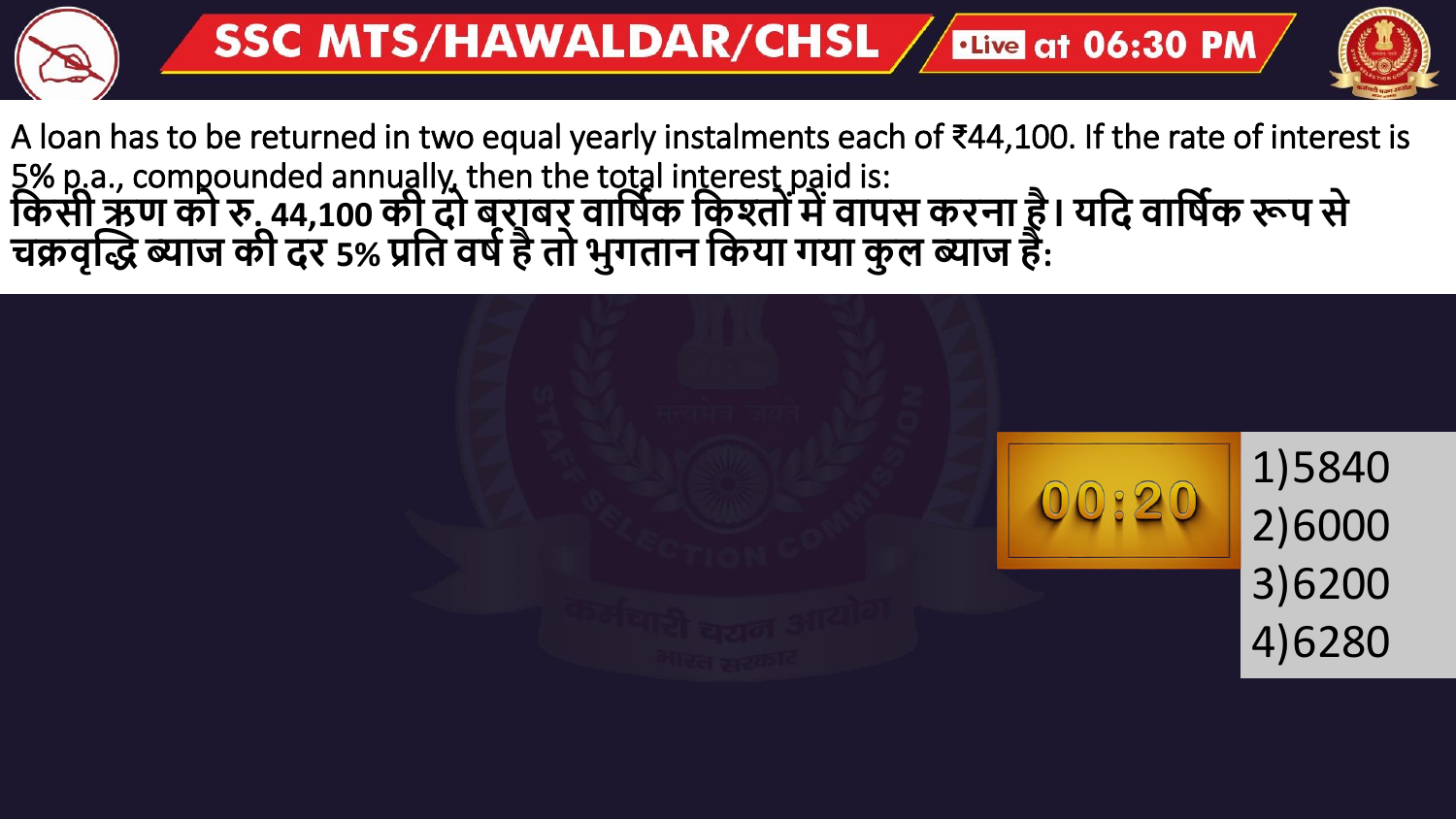

Two pipes A and B can fill a cistern in 37 1/2 minutes and 45 minutes respectively. Both pipes are opened, the cistern will be filled just in half an hour, if the pipe B is turned off after?

**दो पाइप दकसी टंकी को क्रमि: 37** 1/2 **दमनट र्था 45 दमनट मेंभर सकर्ेहैं। यदद दोनो ंपाइपो को खोल ददया जार्ा हैर्ो टंकी को ठीक आधेघंटेमेभरनेके दलए** B **को दकर्नेसमय बाद बन्द करना होगा?**

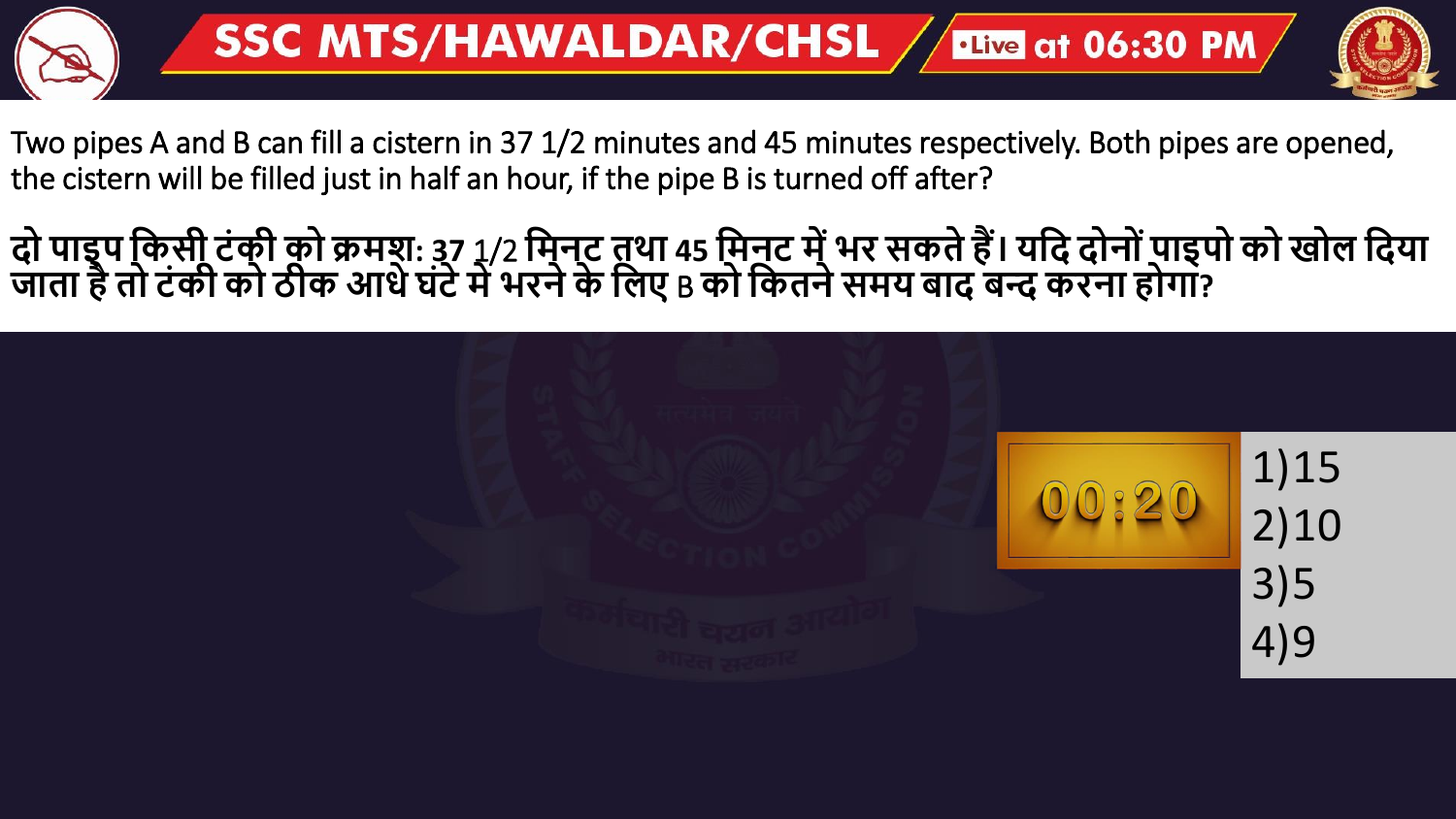

A boat goes 30 km upstream and 44 km downstream in 10 hour. In 13 hour, it can go 40 km upstream and 55 km downstream. The speed of the boat in still water is. एक नावू 30 किमी. धारा के प्रतिकुल जाने में और 44 किमी. धारा के अनुकूल जाने में 10 घंटे लेती है। 13 घंटे में यह 40 किमी. धारा के प्रतिकूल और 55 किमी. धारा के अनुकूल जाती हैं। नाव की गति स्थिर जल में क्या होगी?

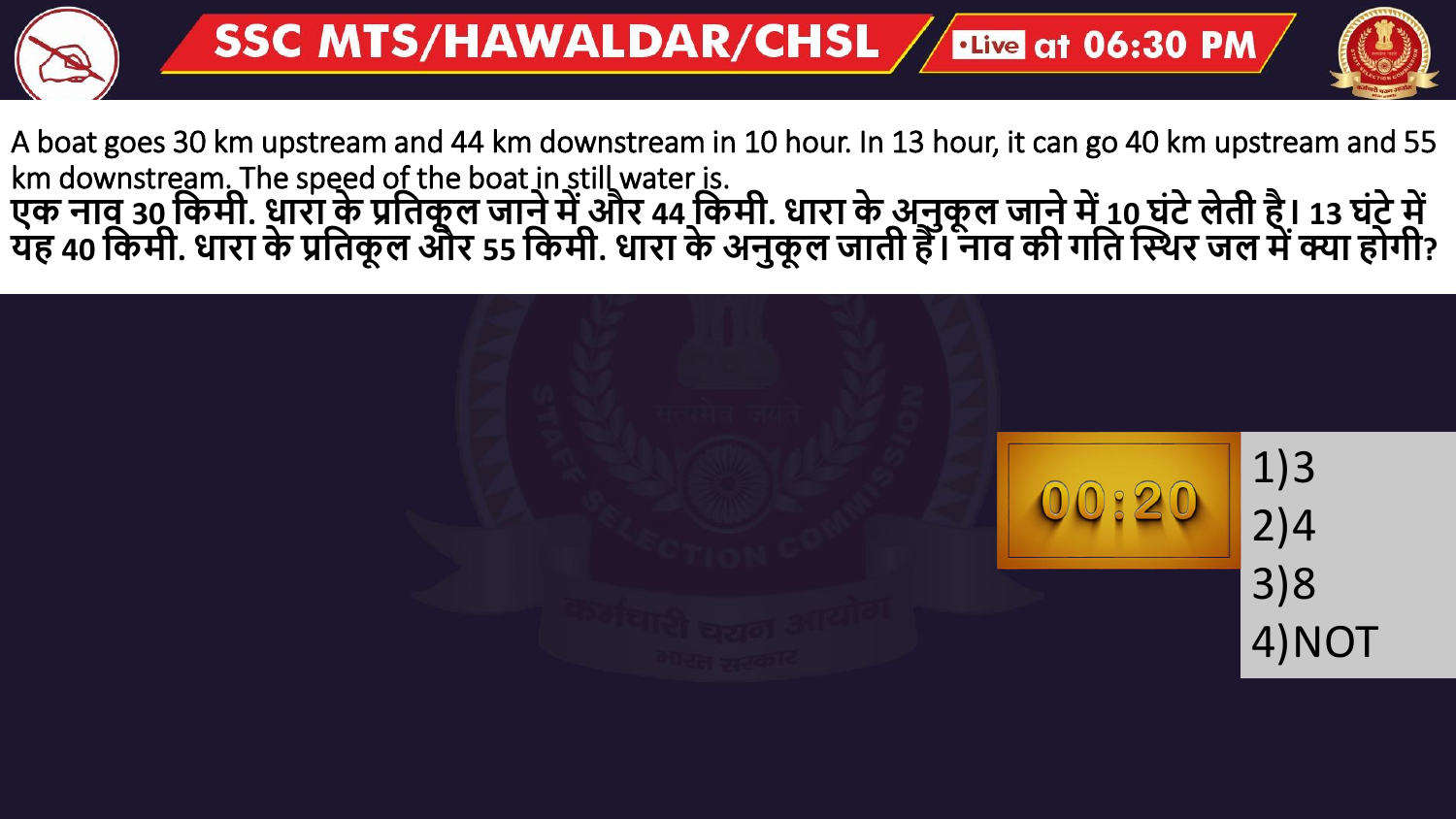



A is more efficient than B and they together can complete a work in 24 days. Had A done 50% of the work and then B, the remaining work, then the work would have been done in 50 days. B alone will complete 40% of the same work in? A, B **सेअदधक कु िल हैऔर वेदमलकर एक काययको 24 ददनो ंमेंपूरा कर सकर्ेहैं। यदद** A **ने 50% काययदकया होर्ा और दिर** B, **िेष काययकरर्ा, र्ो कायय50 ददनो ंमेंपूरा हो जार्ा।** B **अके ले उसी काययका 40% पूरा करेगा**?

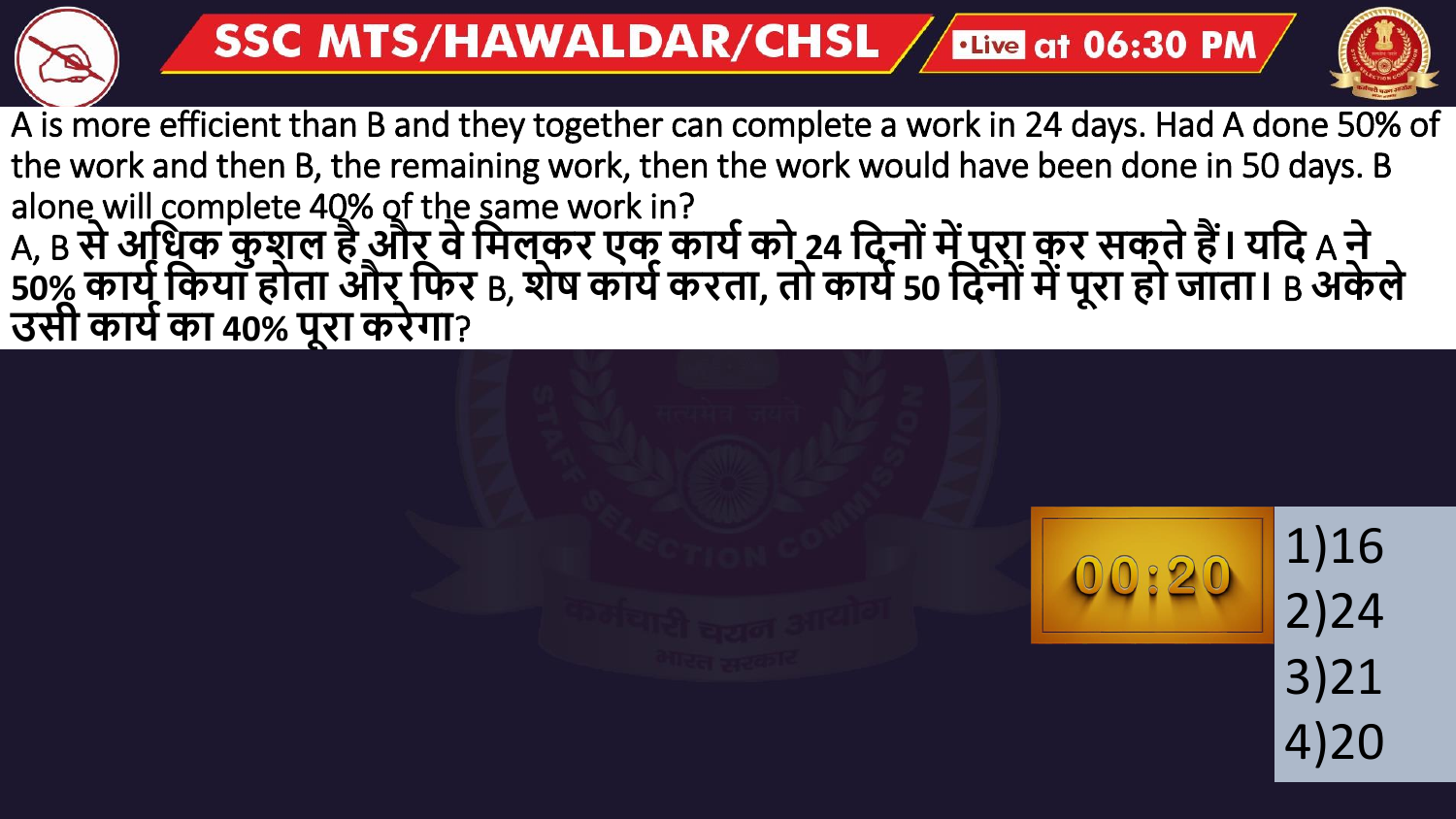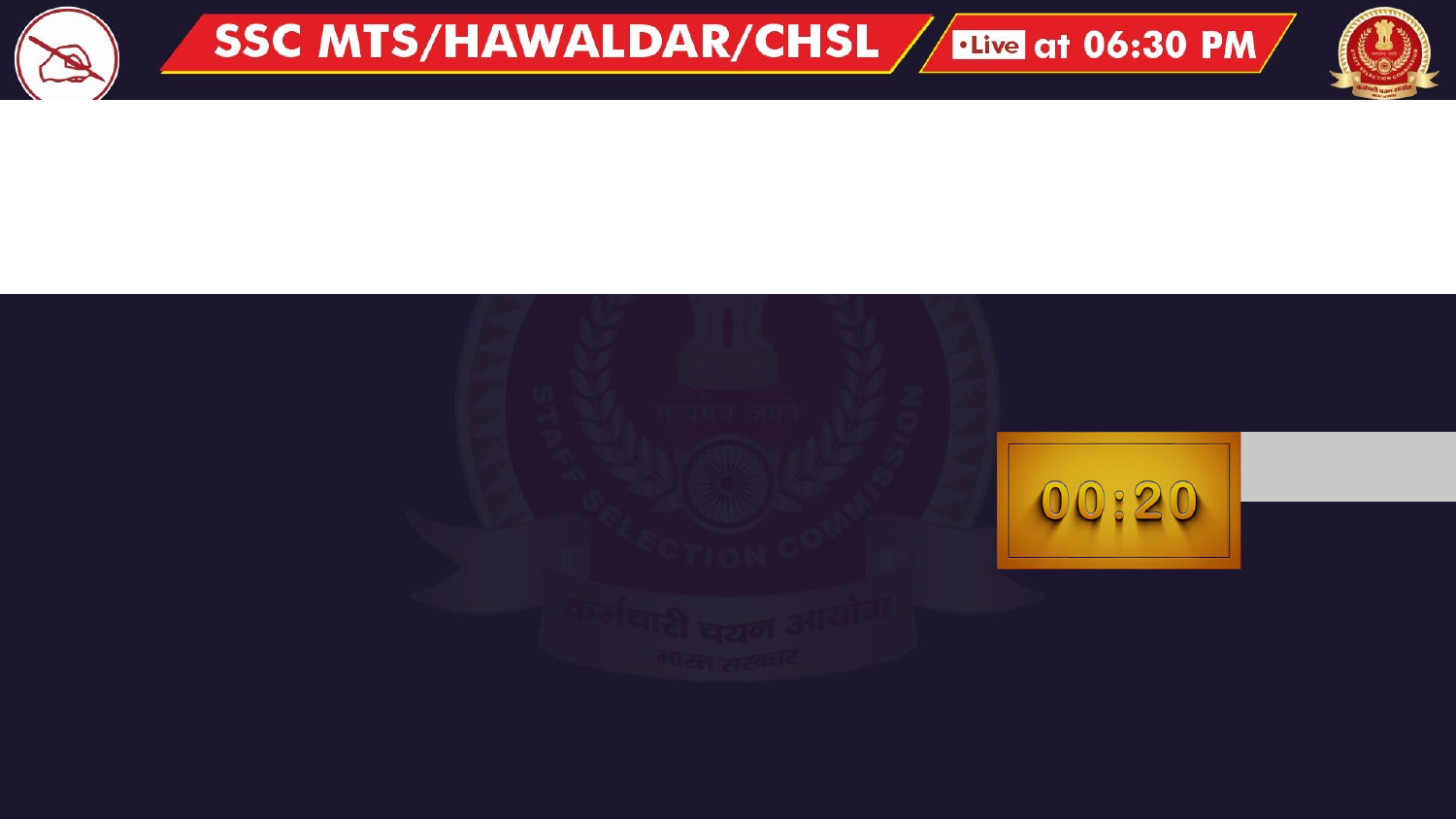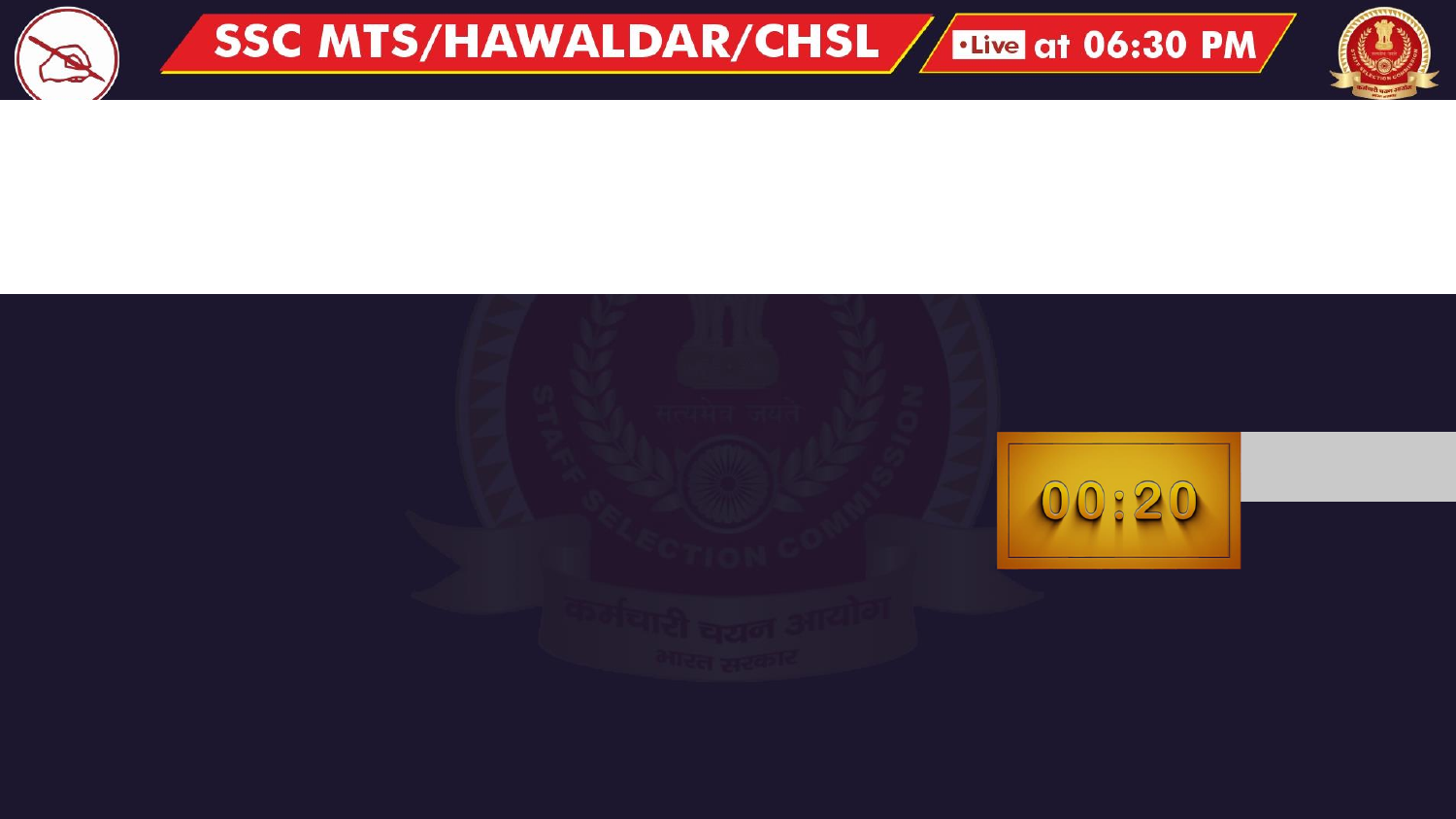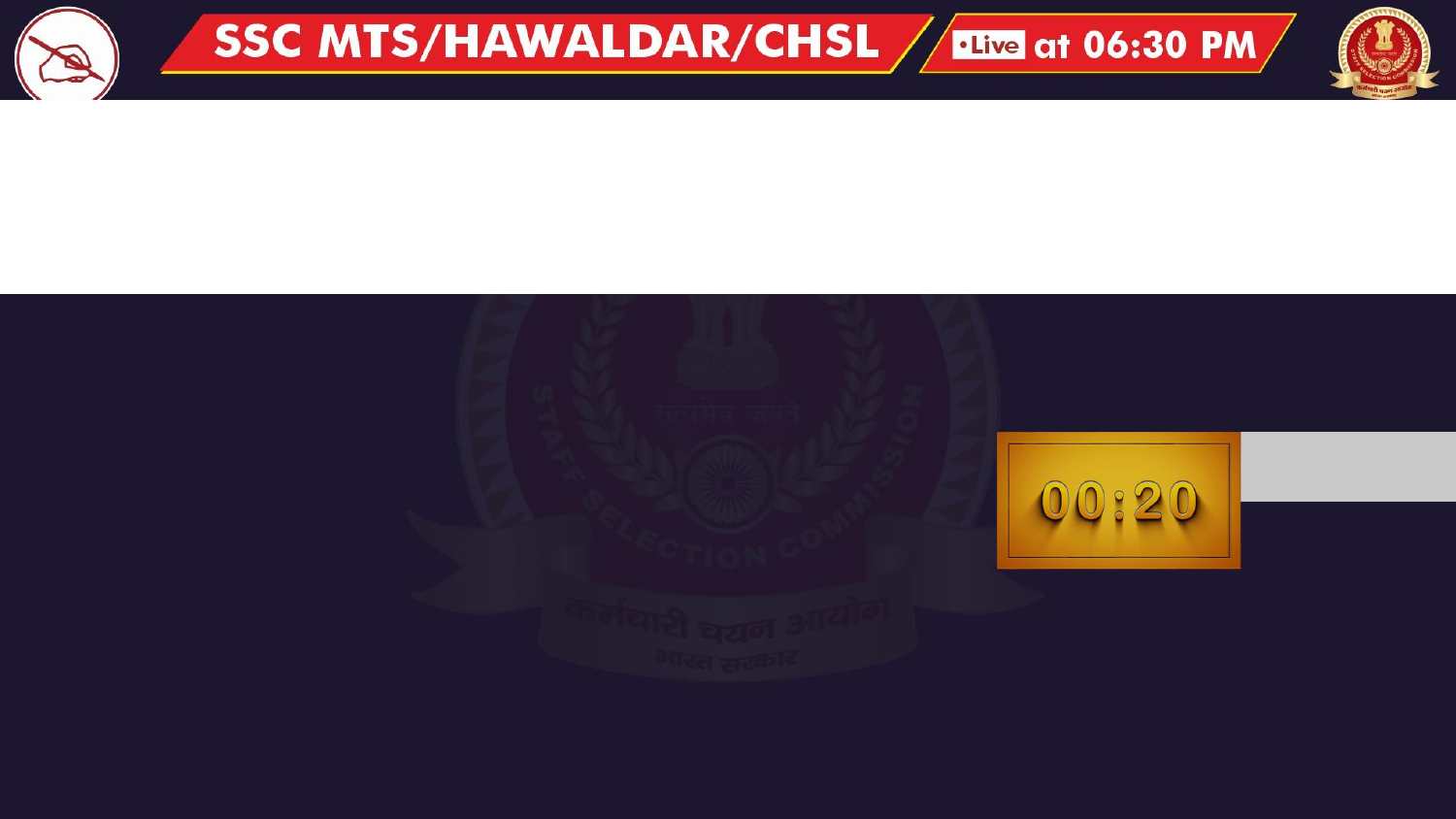